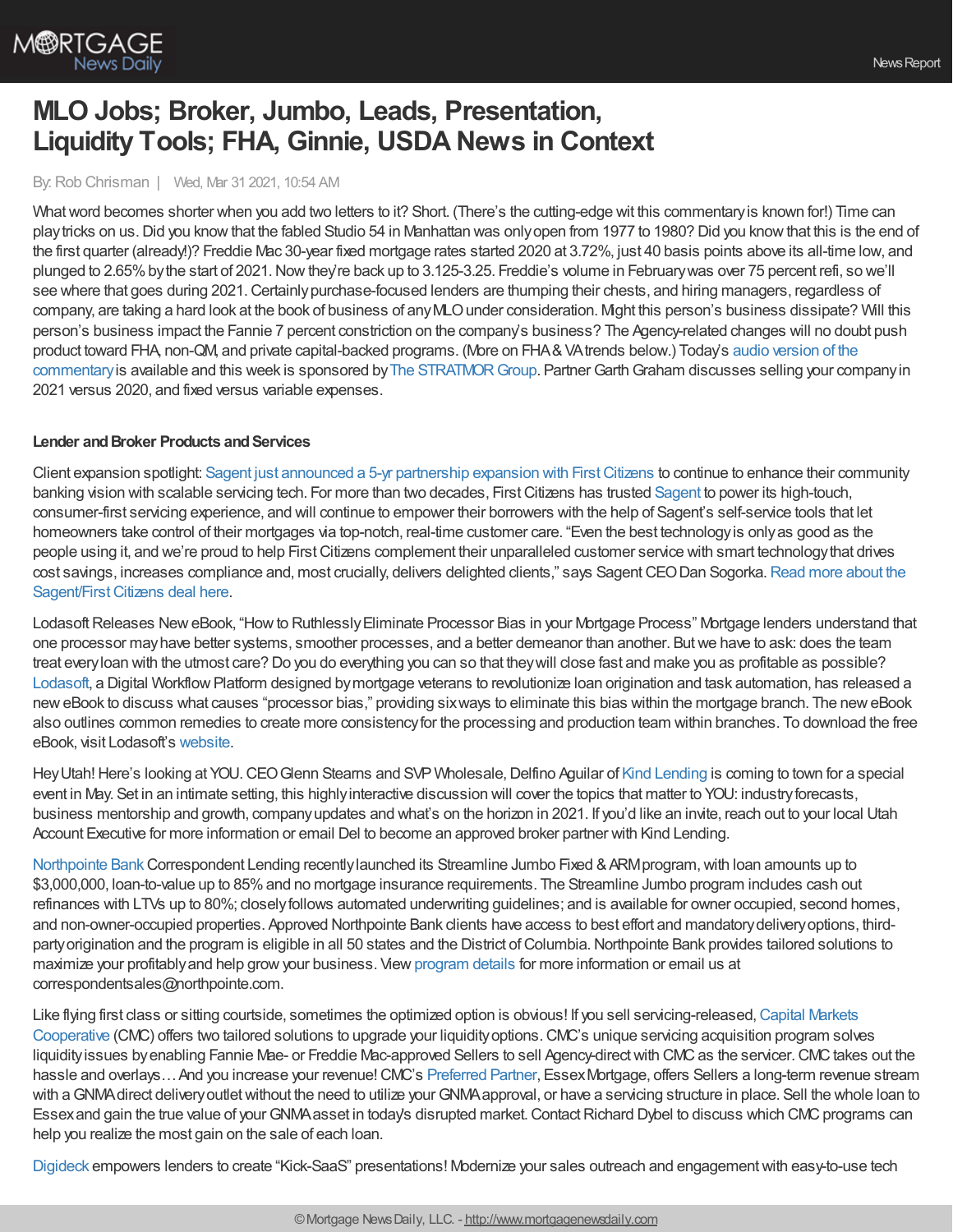solutions.Digideck is a simple and seamless platform where you create a master deck and then enable your sellers to create customized presentations for each sales conversation. Known for high sales team adoption, Digieck will also track the engagement of your presentations:who opened, howoften and what slides did theyview. Watch a [sneak](http://ddeck.io/604a4bdbbe133100144447b9) peek video ofDigideck in action.

Around 70,000,000 brackets were filled out this year for March Madness, and only25 perfect brackets were left after the first 28 games! None were left after the first round! Those numbers are crazy. But so are the number of online ads the average person sees each year: about 2.2M! Bycontrast, that same person onlygets about 1,150 pieces of mail each year, if they're popular. That's one of the reasons Monster LeadGroup's mortgage direct mail system is successful. When coupled with their big data and conversion optimization strategy, you can punch your ticket to the big dance, regardless of the market. Schedule [15-minutes](https://www.monsterleadgroup.com/demo?utm_medium=email&utm_source=Chrisman&utm_campaign=Chrisman+Newsletter&utm_content=Chrisman+Ad+2021-03-31) to hear how Monster can deliver consistent, highqualityleads or learn [more](https://www.monsterleadgroup.com/mortgage-direct-mail/sales-and-marketing?utm_medium=email&utm_source=Chrisman&utm_campaign=Chrisman+Newsletter&utm_content=Chrisman+Ad+2021-03-31) about their solutions.

With April Fool's Dayright around the corner, there will be plenty of hijinks and gags, but the virtual resources offered by Stearns [Wholesale](https://www.stearnswholesale.com/) are no joke. At Stearns Wholesale, theyoffer exclusive monthlytrainings and webinars on product and program developments, industry news, and market trends. For the month of April, they will be offering a variety of training sessions covering FHA and VA Fundamentals, New Homebuyer Programs, Jumbo Product Offerings, Credit scores and Reports, and a Town Hall Live Chat event with special guest, Victor Ciardelli,CEOofGuaranteed Rate, and the newowner of Stearns. These virtual trainings and webinars occur everymonth at Stearns Wholesale and are open to anyone to attend! If you would like to register for any of these upcoming sessions, click [here](https://fliphtml5.com/ihbcn/qrbb). If you'd like to learn more information or partner with Stearns, click [here](https://sites.totalexpert.net/event-registration/new-broker---chrisman-387548) to be contacted.

## **FHA, Ginnie, and USDA News**

Throughout much lending history the conventional product was more economical for borrowers than FHA, primarily due to insurance. But as lenders face high gfees, an "adverse market" fee, caps in selling whole loans to Freddie and Fannie, loan level price adjustment hits, and Fannie's recent announcement of the 7 percent [constraint](https://singlefamily.fanniemae.com/media/25286/display) on acquisitions of NOO and 2nd homes, lenders are naturally looking at their options. The major option is, of course, the FHAprogram.

There was good FHAnews yesterday. There is no impending increase in FHAmortgage insurance premiums. The bad news? There is no impending decrease in them either. Department of Housing and Urban Development (aka, HUD) Secretary Marcia Fudge stated, in the quarterlyreport, "Given the current [FHAdelinquencycrisis](https://www.hud.gov/sites/dfiles/Housing/images/MMIQtrlyQ12021.pdf) and our dutyto manage risks and the overall health of the [Mutual Mortgage Insurance Fund], we have no near-term plans to change FHA's MIP pricing." Of course the private mortgage insurance companies cheered the lack of a decrease.

Remember in Januarywhen "the experts" were chattering about an insurance rate cut? Idle headline-grabbing gossip, as it turned out, and calmer heads have prevailed. For example, MBA President and CEO Bob Broeksmit, CMB, transmitted, "The MBA commends Secretary Fudge for maintaining FHA's current mortgage insurance premium pricing until we have a clearer picture of the long-term impact of the pandemic on FHAborrowers and the insurance fund."

FHAissued a reminder regarding the pending expiration of the temporaryguidance concerning endorsement processes for mortgages where a borrower was granted a forbearance related to the COVID-19 National Emergencyprior to the loan being endorsed for FHA insurance. FHAstated during the nine months of availability, fewer than three percent of FHA-approved mortgagees requested endorsement of such mortgages. Because of its limited usage, FHAbelieves the expiration of this guidance will have a minimal impact to the industry. The temporaryprovisions will expire today.

"So what?" you ask? The abilityto endorse loans for which borrowers requested forbearance shortlyafter closing, driven byMBAadvocacy and first outlined in [Mortgage](https://www.hud.gov/sites/dfiles/OCHCO/documents/2020-16hsngml.pdf?) Letter 2020-16, provided support for lenders concerned that properly-originated loans would later become ineligible for FHA insurance. Nine months is better than nothing, right?

Ginnie Mae added a [Bulletin](https://www.ginniemae.gov/investors/disclosures_and_reports/Pages/BulletinsDispPage.aspx?ParamID=509) titled "Changes to Multifamily Prepayment Penalty Disclosure, Beginning April 2021".

The USDA Fiscal Year (FY) 2021 area loan limits, based on the guidance in Handbook-1-3550, Chapter 5, Paragraph 5.6 A), were effective February 1, 2021, have since been revised to resolve errors that appeared in the counties of Broward (FL), Madison and McDuffie (GA), Hillsborough and Merrimack (NH), Snohomish (WA) and to the Northern Marianas Islands. The updated FY2021 area loan limits are also reflected in the following resources, so it is important to use the latest versions: Section 502 Worksheet for Computing Income and Maximum Loan Calculator (as found on the Single Family Direct Home Loan and Direct Loan [Application](https://gcc02.safelinks.protection.outlook.com/?url=https%253A%252F%252Flnks.gd%252Fl%252FeyJhbGciOiJIUzI1NiJ9.eyJidWxsZXRpbl9saW5rX2lkIjoxMDQsInVyaSI6ImJwMjpjbGljayIsImJ1bGxldGluX2lkIjoiMjAyMDAxMzEuMTY0NDI2MTEiLCJ1cmwiOiJodHRwczovL2djYzAyLnNhZmVsaW5rcy5wcm90ZWN0aW9uLm91dGxvb2suY29tLz91cmw9aHR0cHMlM0ElMkYlMkZ3d3cucmQudXNkYS5nb3YlMkZwcm9ncmFtcy1zZXJ2aWNlcyUyRnNlcnZpY2VzJTJGZGlyZWN0LWxvYW4tYXBwbGljYXRpb24tcGFja2FnZXJzJmRhdGE9MDIlN0MwMSU3QyU3QzVjZjA0YjYwMTYxNTRiM2VjMWRjMDhkN2E2OGRkMjg5JTdDZWQ1YjM2ZTcwMWVlNGViYzg2N2VlMDNjZmEwZDQ2OTclN0MwJTdDMCU3QzYzNzE2MTAwMDM1NjQ2NDY3MiZzZGF0YT13b2NCM0JlUElpYyUyRmJNMllMYmppa0hsbldIYllacVpucTM3aXBOSXhuWTglM0QmcmVzZXJ2ZWQ9MCJ9.KwWiGg5A1D1m4szj7yFXpTnOV2ZhOusPMGA_HFhVfbU%252Fbr%252F74573997526-l&data=04%257C01%257C%257Ccc120d6db1c44e11ca1d08d8d8f5a91b%257Ced5b36e701ee4ebc867ee03cfa0d4697%257C0%257C0%257C637497896899024551%257CUnknown%257CTWFpbGZsb3d8eyJWIjoiMC4wLjAwMDAiLCJQIjoiV2luMzIiLCJBTiI6Ik1haWwiLCJXVCI6Mn0%253D%257C1000&sdata=5HUOIP3uzP5LY%252B7eYDjqIHN9zvr7KrA1eoNns8USI%252FY%253D&reserved=0) Packagers pages). Section 504 Automated Worksheet (as found on the Single Family Housing Repair Loans & Grants page) Single Family Housing Direct Eligibility Self-Assessment Tool.

In [Announcement](https://www.gopennymac.com/announcements/announcement-21-25) 21-25, PennyMacCorrespondent is expanding the AVMoptions allowed for VAIRRRL transactions. Also addressed is a reminder to Correspondents that a unique AUS (DU or LPA) casefile ID is required for each loan. the reuse of a case file ID will render both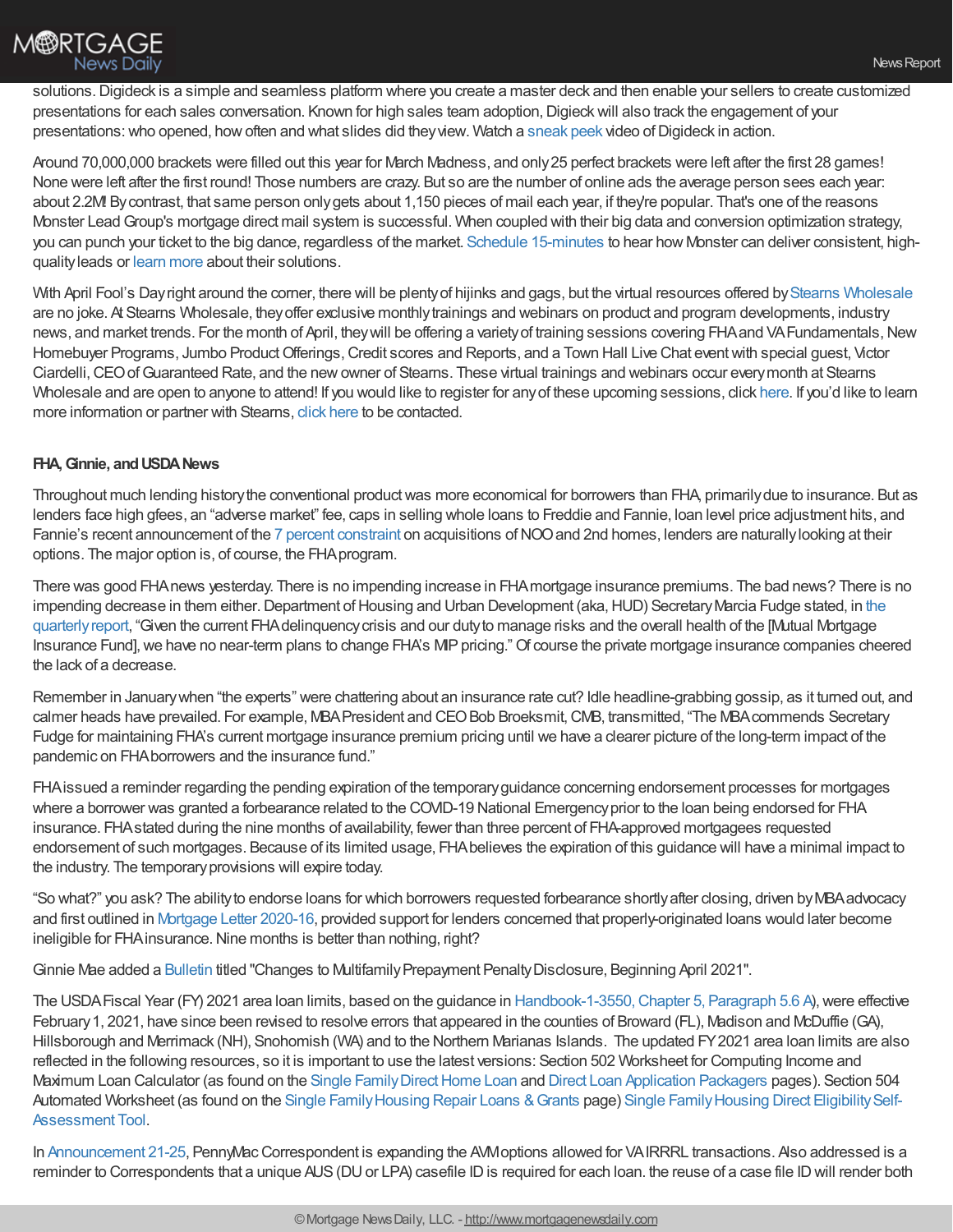# **M®RTGAGE News Daily**

#### the originallyapproved loan and the current loan ineligible for purchase.

Caliber Home Loans announced a 12.5 basis point purchase moneypricing special forGovernment loans. The purchase moneyspecial will be effective with Best Effort Commitment Confirmations issued on or after March 11. The special will be applicable to all Best Effort Commitment Confirmations for the following products: USDA, FHA Fixed and High Balance. FHAARMand High Balance, 203K and High Balance, 203H and High Balance, VA Fixed and High Balance, VA ARM and High Balance

[LoanStream](http://www.loanstreamwholesale.com/) Mortgage enhanced its FHAand VAprograms. Offering FHAStreamline 90% LTV and 580 minimum FICO and VA100% LTV. Explore [program](https://loanstreamwholesale.com/rates-enter/?) details. (Also noteworthy, when your loan closes on ALL DSCR FastONE loans locked March 1st thru March 31st, LoanStream will credit back up to \$800 in appraisal fees.

PRMG posted multiple updates in the [Resource](https://www.eprmg.net/ResourceCenter/WholesaleRC.pdf) Center including VACase Number and Appraisal Request, the addition of State Marital Rights and Signature Requirements, HOA Condo/PUD Best Practices and HOA Limited Condo Questionnaire.

Flagstar Bank's Memo [21002](https://www.flagstar.com/content/dam/tpo/sellers-guide/announcements/21002.pdf) provides information regarding USDA-Rural Development notice stating that funding for Rural Development's Single-Family Housing Guaranteed Loan Program is available.

## **Capital Markets**

Rates... up and down and all around. We had a nice little rally/improvement in Agency MBS prices yesterday ahead of today's month-end and quarter-end session. We could give it back today. It helps to step back and look at multi-week trends to gain a sense of perspective. Economic data lastweekwas mixed as severe weather, business re-openings, and the fiscal stimulus all influenced numbers. The expiration of benefits from the Coronavirus Response and Relief Supplemental Appropriations Act of 2021 was responsible for February's 7.1 decline in nominal personal income just as its enactmentwas responsible for January's 10.1 percent gain. Actual wages and salaries were unchanged in February. The personal savings rate, which averaged 7.3 percent over the 10 years preceding COVID, remained elevated at 13.6 percent. (Over the last year the personal savings rate averaged 17.5 percent! Think of all that cash potential home buyers have.) Increased savings along with business re-openings and looser social mitigation restrictions have **some economistsworriedabout a spike ininflationas consumers reemerge inforce this spring.**

The Fed is confident (for now) that anyupcoming spike in inflation will be temporaryand primarilythe result of lower baseline data from one year ago and has pledge to keep monetarypolicyunchanged over the near-term. That has not stopped mortgage rates from rising nearly70 basis points above January's lows. Mortgage purchase applications continue to increase as we head into home buying season and were 8.7 percent higher than a year ago for the week ending March 19.

**Manufacturing data remained strong in February** despite a small decline in orders for durable goods which was blamed on production and shipping bottlenecks. Over the last three months orders were up at a 12.7 percent annual rate. Initial claims for unemployment finally broke through the 700K level coming in at 684,000, the lowest level since spiking at the onset of the shutdown. While this number is still above the highest levels of the 2008 recession it is nonetheless a welcome milestone.

Looking at yesterday's fixed-income markets, Agency MBS prices improved yesterday despite the Conference Board's Consumer Confidence Indexjumped in March to its highest level in a year on improved expectations for a further recovery. **Markets alsoreceiveda couple housingindicators,withthe FHFAHousingPrice Index rising1.0 percent** in Januaryand the S&PCase-Shiller 20-CityHome Price Indexrising 11.1 percent year-over-year in January.

Today's economic calendar is alreadyunderway, and we've seen that Mortgage applications decreased 2.2 percent from one week earlier, according to data from the Mortgage Bankers Association's WeeklyMortgage Applications Surveyfor the week ending March 26. APD employment is also out (517k added to payrolls, nice!). Later this morning brings Chicago PMI for March and Februarypending home sales. **The lone scheduled Fed speaker is Atlanta's Bostic. The Desk will conduct two MBS purchase operations, targeting up to \$5.3 billion 2** percent and 2.5 percent across \$2 billion GNIIs and \$3.3 billion UMBS30s. We start Hump Day with Agency MBS prices down a shade and the 10-year yielding 1.72 after closing yesterdayat 1.73 percent.

## **Employment**

[Evergreen](https://www.evergreenhomeloans.com/) Home Loans™is proud to announce that for the sixth consecutive year it's been named to the Best Workplaces in Financial Services & Insurance™ list by Fortune and Great Place to Work®. Evergreen ranked #3 in the small and medium business category. The rankings are determined by anonymous associate surveys and a company analysis conducted by Great Place to Work®, and 100% of surveyed associates say Evergreen provides resources and equipment to support their careers. Evergreen is honored to be consistently